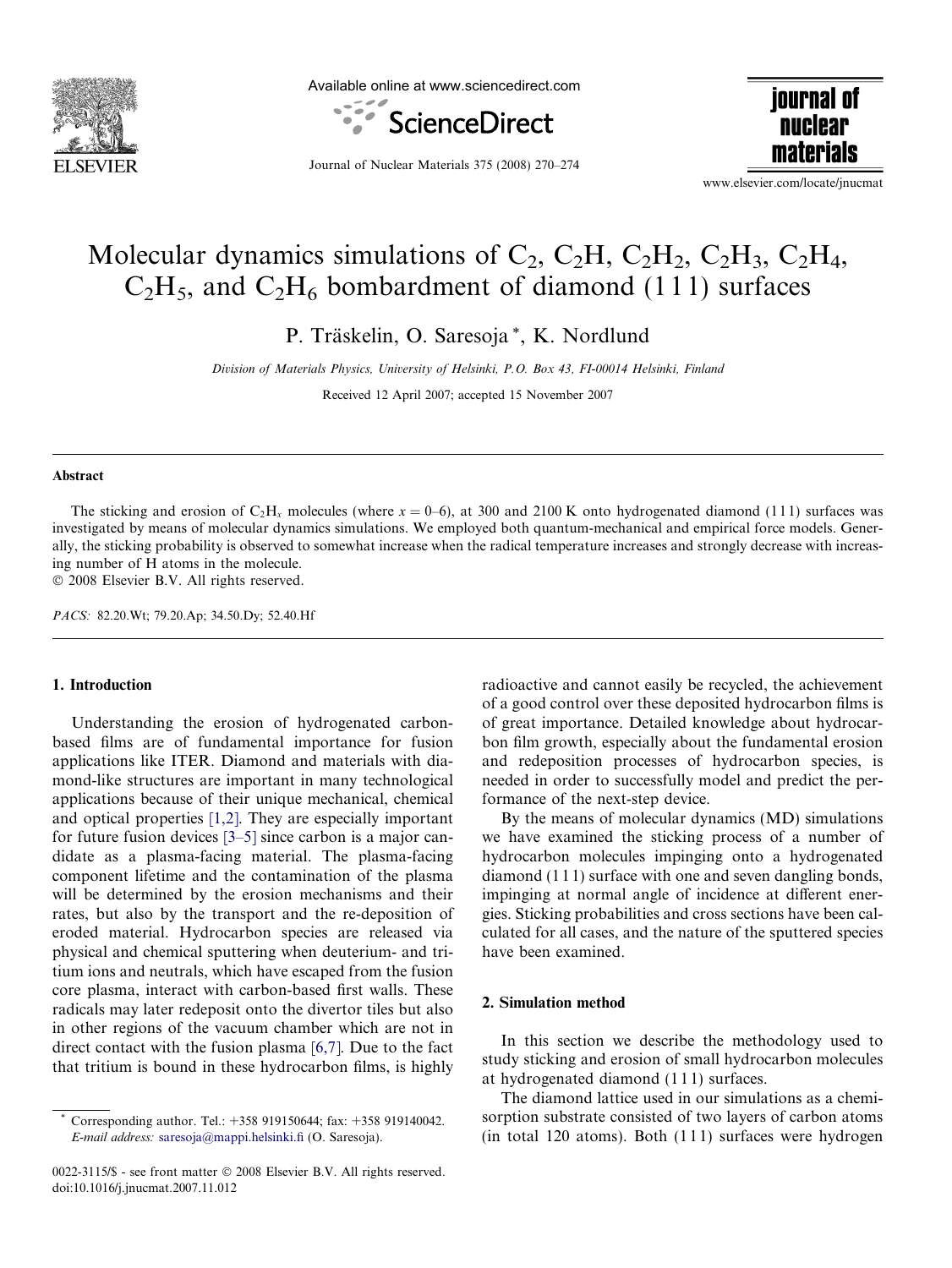terminated and a carbon atom site was created by removing one hydrogen atom from the surface. The surface temperature prior to the hydrocarbon molecule bombardment was 0 K in all our simulations. For a more detailed description of the creation of the substrate, see Ref. [\[8\].](#page-4-0)

A C<sub>2</sub>, C<sub>2</sub>H<sub>1</sub>, C<sub>2</sub>H<sub>2</sub>, C<sub>2</sub>H<sub>4</sub>, C<sub>2</sub>H<sub>5</sub>, or C<sub>2</sub>H<sub>6</sub> molecule was created and placed above the diamond surface with a distance between the radical and surface larger than the effective interaction range in the model. The radical, having translational velocity, rotational and vibrational motion corresponding to a selected temperature, was directed in normal angle of incidence to a randomly chosen point on the surface. According to a stratified Monte Carlo (MC) strategy, the impact points on the surface were chosen randomly inside circular segments with a radial width of  $\Delta r = 0.1$  Å each and centered on the dangling bond site. This has been shown to give accurate results more efficiently than conventional MC (i.e., completely arbitrary impact points on the whole surface) [\[9,10\].](#page-4-0) The fraction of cases in which sticking occured in each segment provides the sticking probabilities for different distances in [Figs. 3](#page-2-0) [and 6.](#page-2-0)

The maximum distance of an impact point from the dangling bond site was  $3.0 \text{ Å}$ . The sticking cross section is obtained by MC integrating [\[9\]](#page-4-0) the sticking probability over the surface. After running a series of impact simulations for each segment one can, with the knowledge of sticking probabilities and surface areas of the segments, carry out the integration.

Molecules which were bound to an unsaturated carbon atom by covalent bonds at the end of the simulation were considered chemisorbed. The simulations were followed for 1 ps (since tests with longer simulation times verified that 1 ps simulations were adequate to determine the chemisorption of an incoming radical). However, for  $C_2H_4$  a longer time of 2 ps was used since in a small portion of the simulations the molecule entered into a short lived metastable state where one of the carbon atoms was close to the unsaturated site but not bonded to it. For other molecules no such behaviour was observed. After this the final bonding configuration, and the sputtered species were examined.

## 2.1. Inter-atomic potentials

Both tight-binding (TB) [\[11,12\]](#page-4-0) and empirical [\[13\]](#page-4-0) hydrocarbon force models have been employed in our simulations, when  $C_2H_x$  (where  $x = 0-6$ ) molecules impinged onto hydrogenated diamond (1 1 1) surfaces. The chemistry in C–H systems is well described in both of these models. The empirical Brenner potential [\[13\],](#page-4-0) is computationally less intensive which allows one to achieve more comprehensive statistics in MD simulations, while still describing bond formation and breaking correctly. The potential cutoff was  $2.46 \text{ Å}$ , as results obtained using this value has been shown to be more reliable than with the original cutoff [\[8\].](#page-4-0) TB is based on a second order expansion of the Kohn– Sham total energy in density functional theory with respect to charge density fluctuations. This method gives a quantum-mechanical representation.

#### 3. Results

## 3.1. Classical simulations

The most common reaction mechanism for the incoming molecule was either to stick to the surface or to be repelled. In Fig. 1 the most typical final sticking configurations for the different molecules investigated have been visualized. The  $C_2H_6$  case is not shown because no sticking was observed for this molecule.

In [Fig. 2](#page-2-0) the sticking cross sections calculated for all different molecules impinging onto a diamond (1 1 1) surface with one unsaturated carbon atom site is depicted. The general view is that the sticking cross section decreases when the hydrogen content of the  $C_2H_x$   $(x = 0-6)$  molecule is increasing.

With the classical model we were able to analyze sticking profiles for all the species with good statistics. These pro-files are depicted in [Fig. 3](#page-2-0)(a) (300 K) and (b) (2100 K). In



Fig. 1. Snapshots of final sticking configurations for a (a)  $C_2$ , (b)  $C_2H$ , (c)  $C_2H_2$ , (d)  $C_2H_3$ , (e)  $C_2H_4$ , (f)  $C_2H_5$  molecule on a hydrogenated diamond (1 1 1) surface with one unsaturated carbon atom site. The light spheres are hydrogen and the dark spheres are carbon.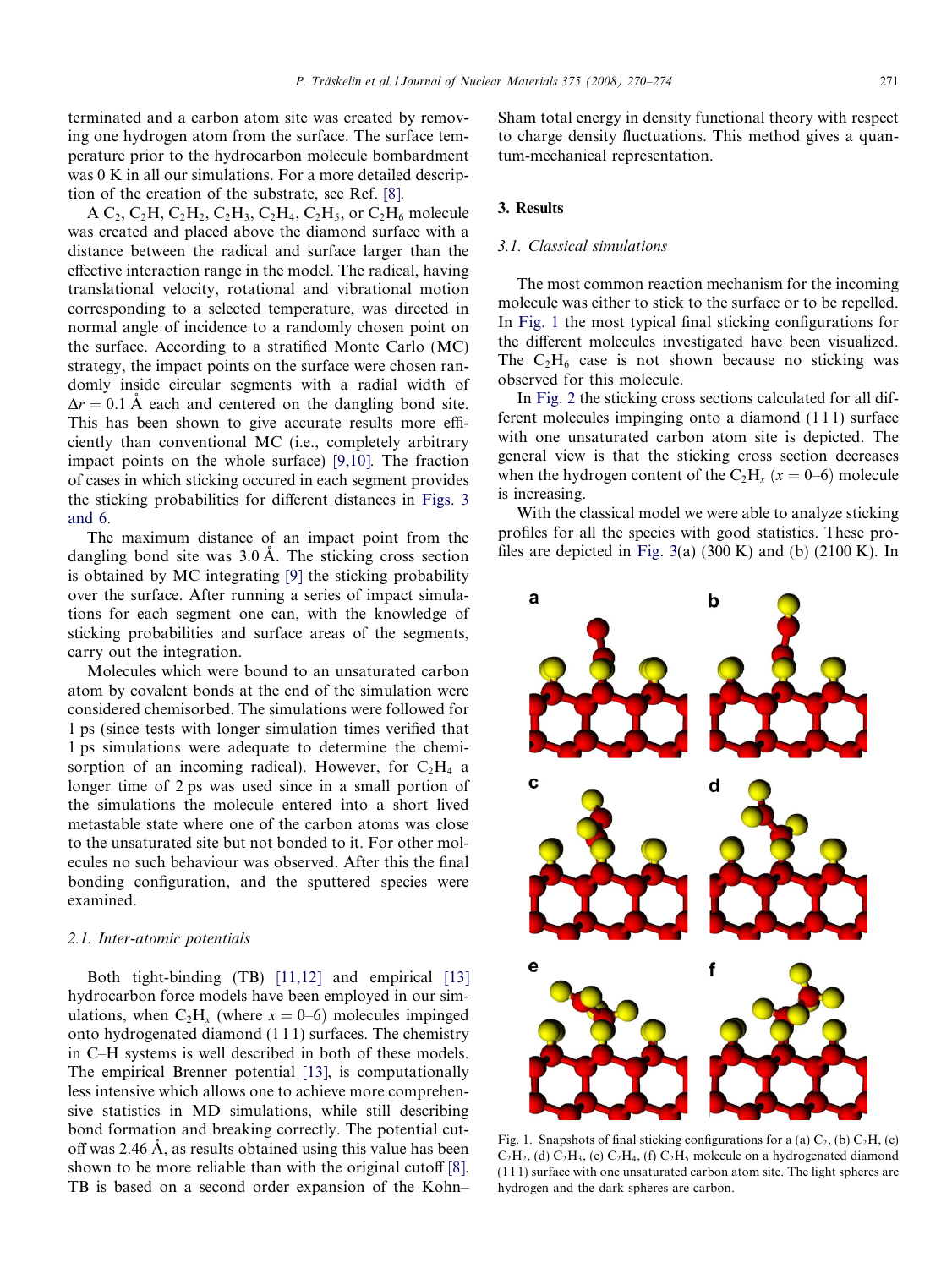<span id="page-2-0"></span>

Fig. 2. Sticking cross sections obtained from simulations with one unsaturated carbon site at the surface, and different molecules  $C_2H_x$ , where  $x = 0-6$ , impinging at 300 and 2100 K.



Fig. 3. Sticking probability vs. distance from the unsaturated carbon site on the hydrogenated diamond (1 1 1) surface, as obtained with the classical model, for (a) 300 K and (b) 2100 K. The sticking probability was zero for the  $C_2H_6$  case.

the simulations with  $C_2H_6$ , we observed no sticking cases, which is why there is no profile for this molecule in Fig. 3. In all cases, except for in the  $C_2H_2$  case, the sticking probability approaches zero when the impact point of the molecule is moved further away from the unsaturated carbon atom site. In the  $C_2H_2$  case, the maximum in the sticking probability is reached when the molecule is impinging onto the surface at a distance of  $\sim 0.7 \text{ Å}$  from the unsaturated carbon site.

We also did a minor investigation of how the sticking probability is affected when a surface with 7 unsaturated carbon sites (one unsaturated site surrounded by 6 others) is used. This was done for the cases of  $C_2H_2$ , and  $C_2H_5$ molecules impinging on to the surface. The variation of different resulting surface configuration was huge. First of all, the sticking probability is highly affected by the rotation of the molecule. In several cases when the molecule approached the surface as a plane horizontal to the surface, the outcome of the simulation was reflection. Secondly, the molecule can either stick to one or two of the unsaturated carbon atom sites, or first stick to one unsaturated site, then move on the surface and stick to another unsaturated carbon atom site. The analysis of these complex bonding configurations was therefore difficult. In [Fig. 4](#page-3-0) we have depicted the potential and kinetic energy as a function of simulation time for one case, where a  $C_2H_2$  is chemisorbed onto two unsaturated carbon atom sites on the surface.

## 3.2. Tight-binding simulations

Using the TB approach, we were able to investigate the detailed behavior of a  $C_2H_2$  molecule reacting with the surface with one unsaturated carbon atom site. The distance dependence of the sticking cross section differs somewhat from those obtained with the classical model. The sticking probabilities as a function of distance from the unsaturated carbon atom site are depicted in [Fig. 5](#page-3-0). The sticking cross sections for  $C_2H_2$  molecules at 300 and 2100 K obtained using the TB and the classical approach are visualized in [Fig. 6](#page-3-0). When the temperature is lower (300 K), we get a larger sticking cross section from the TB simulations than from the classical. At higher (2100 K) temperature, the relation is the opposite (see [Fig. 6\)](#page-3-0). However, the overall difference between the TB and classical values is still clearly smaller than the order-of-magnitude differences between different hydrocarbons (cf. Fig. 2).

## 4. Discussion

In our simulations we saw a general trend of decreasing sticking cross sections for increasing number of hydrogen in the  $C_2H_x$  ( $x = 0-6$ ) molecule. This is of no surprise, since the more hydrogen the molecule has, the more easily the molecule will be reflected due to the shielding of both the hydrogen parts of the molecule and the hydrogen atoms surrounding the unsaturated carbon atom site at the surface. The decrease is, however, not monotonous. This is because molecules with an odd number of H have an unpaired electron, which makes them more reactive.

This finding is similar to the results of Ref. [\[14\]](#page-4-0). The reflection coefficients of these hydrocarbon species showed a decreasing trend with increasing energy. Since Ref. [\[14\]](#page-4-0) used amorphous sample surfaces and calculated reflection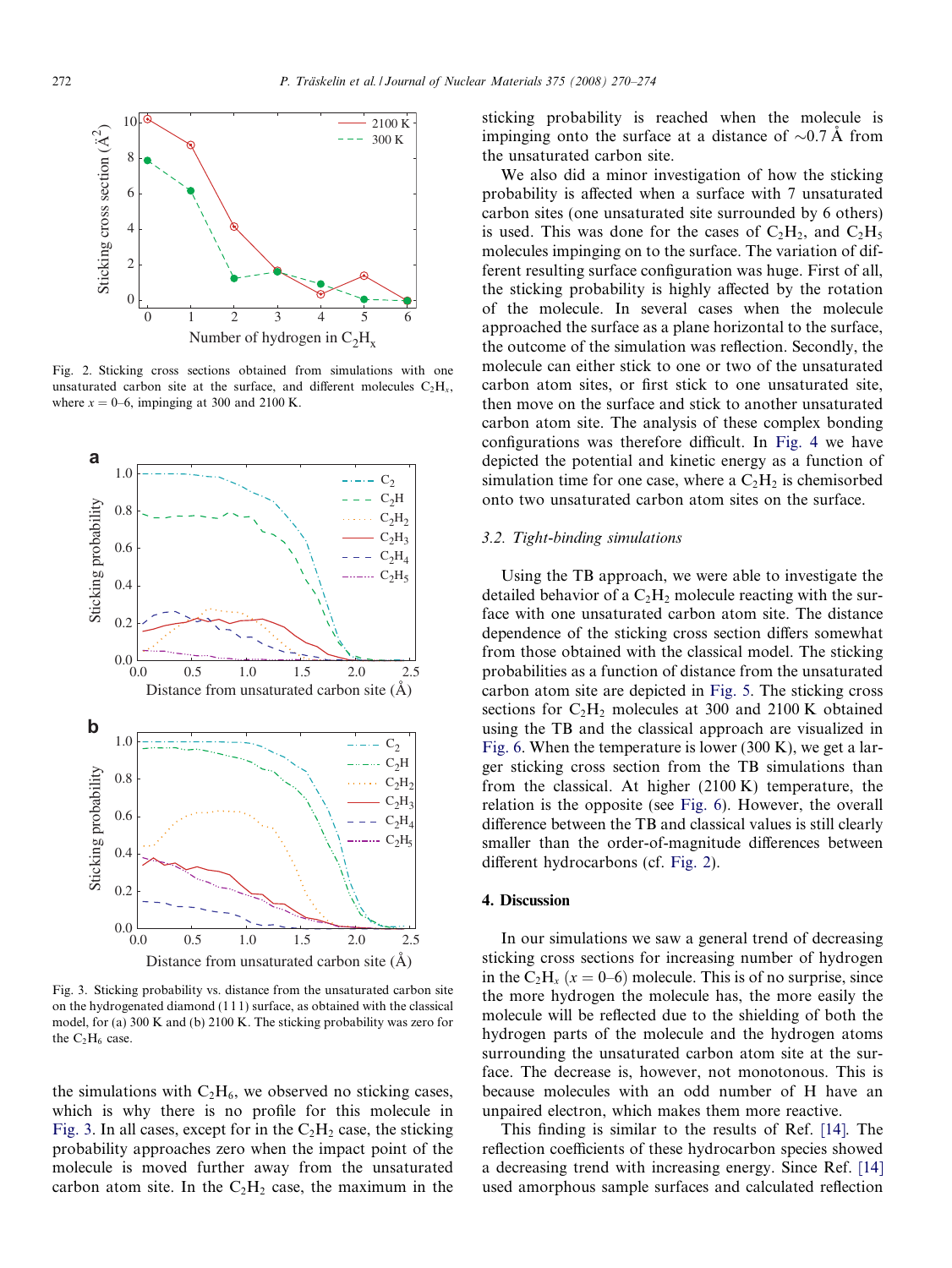<span id="page-3-0"></span>

Fig. 4. (a) Evolution of potential and kinetic energies of the system (molecule and substrate) for a typical  $C_2H_2$  sticking case. As a bond is formed, some of the potential energy is converted to kinetic energy. Snapshots of the molecule under the same period of time are depicted in (b–g). The light spheres are hydrogen and the dark spheres are carbon.

coefficients, a direct comparison of the quantitative results cannot be done.

In all our simulation cases, except for in the classical  $C_2H_2$  case, the sticking probability was observed to monotonously approach zero when the impact point of the molecule moved further away from the unsaturated carbon atom site. This is natural, since hydrogen atoms surrounding the unsaturated carbon site at the surface are preventing the incoming molecule from sticking when the impact point for the molecule moves further away from the unsaturated carbon site. In the  $C_2H_2$  case, however, the symmetry of the molecule will cause an enhanced sticking probability after a certain distance (if it hits at the midpoint of the dangling bond, a stable bond to only one of the C atoms is not likely to form), and the maximum in the stick-



Fig. 5. Sticking probability vs. distance from the unsaturated carbon site on the hydrogenated diamond (1 1 1) surface, as obtained with the tightbinding model for  $C_2H_2$  molecules impinging at 2100 K and 300 K.



Fig. 6. Temperature (K) sticking cross sections for  $C_2H_2$  as obtained from the TB and classical simulations.

ing probability in the classical simulations was seen to be reached when the molecule was impinging onto the surface at a distance of  $\sim$ 0.7 Å from the unsaturated carbon site. The fact that this effect was not observed in the TB simulations indicates that the additional flexibility provided by the quantum-mechanical model may remove this geometrical effect.

One explanation for the increased sticking probability for radicals with higher energies  $(2100 \text{ K} \text{ vs. } 300 \text{ K})$  is that the original molecule can break up, allowing the fragments to stick to the surface more readily. Hydrogens at the surface are more likely to be sputtered away when the radicals are impinging onto these with higher energies than with lower energies, which also makes it easier for the radicals to chemisorb to the surface.

# 5. Conclusions

We have investigated sticking and erosion of hydrocarbon species onto hydrogenated diamond  $(111)$  surfaces. Generally, the sticking probability is observed to increase when the radical temperature increases and strongly decrease when the numbers of hydrogen atoms in the molecule increase.